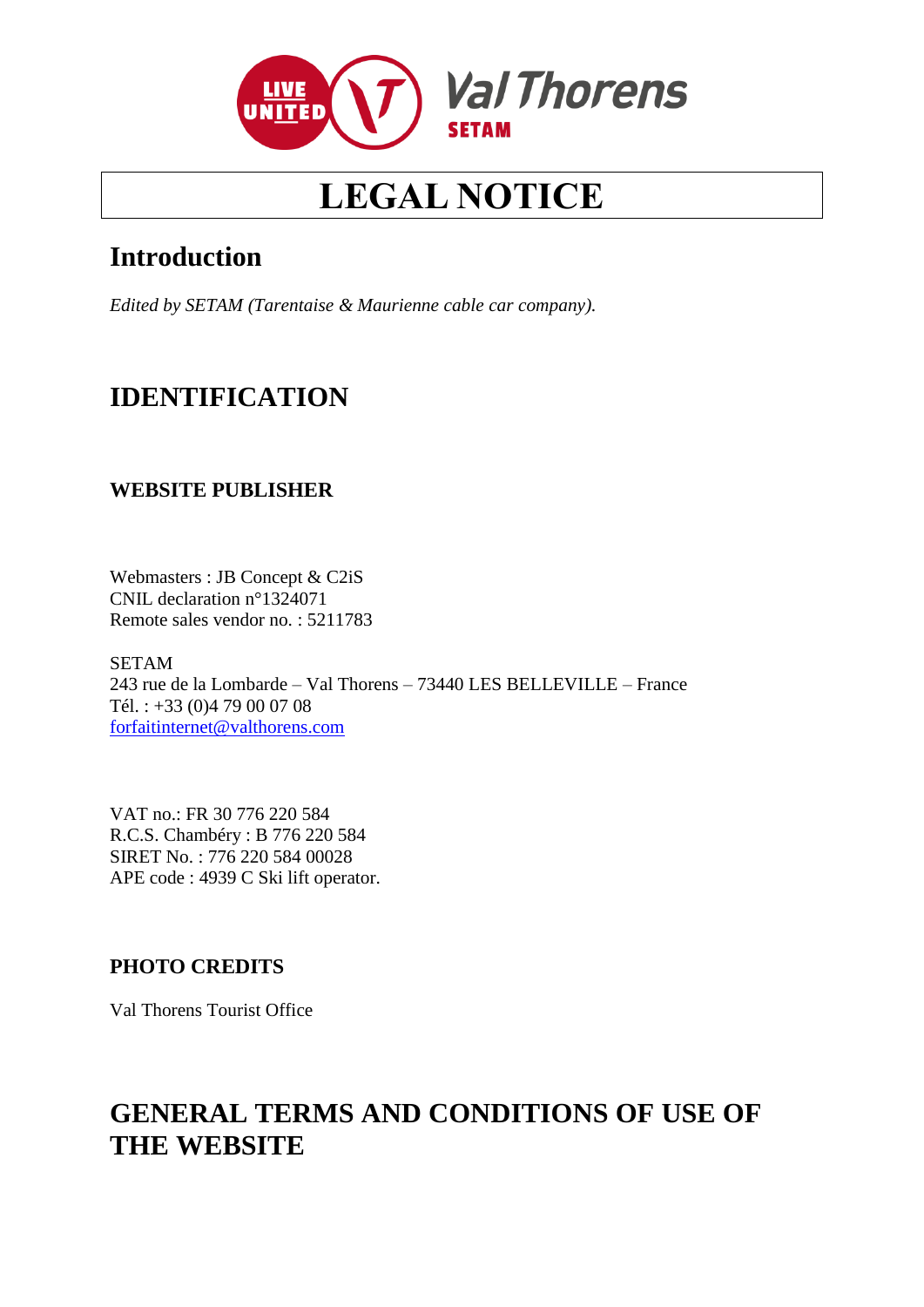

By using this website, you unreservedly accept the following conditions

# **INTELLECTUAL PROPERTY**

The personal information collected on this website is subject to processing aimed at:

– creating and managing your account. This processing is based upon your given consent,

– processing your order. This processing is necessary for the execution of the contract you enter into with SETAM,

– sending you promotional offers, newsletters, invitations to participate in games or competitions, as well as satisfaction surveys. This processing is based, in the case of messages sent by SETAM on the legitimate interest of the latter to develop its activities if the address to which these messages are sent was given in conjunction with an order; on your given consent in other cases. This processing is based, as regards the messages sent by the Val Thorens Tourist Office, on your given consent,

– replying to inquiries, comments and complaints that you send us. This processing is based upon your given consent.

Entering information of the fields marked with an asterisk is necessary to enable SETAM to perform the processing mentioned above. Entering information in the other fields is optional.

Data collected is aimed at:

– the SETAM company and its affiliated companies,

– providers whose intervention is necessary to perform the processing mentioned above,

– the Val Thorens Tourist office, if you gave your consent.

This data may be transferred to a country not part of the European Union. You can get more information about these transfers and guarantees that apply to SETAM.

The data collected is kept for the following periods:

– data collected to create and manage your account. until the deletion of your personal account (deletion of the account entails the deletion of data of sub-contacts linked to this account)

– data collected to process your orders for goods and services: for five years after its collection.

Exceptionally, the number and the expiry date of your credit card are kept:

• until the end of the current season for the purpose of refunding the Pass,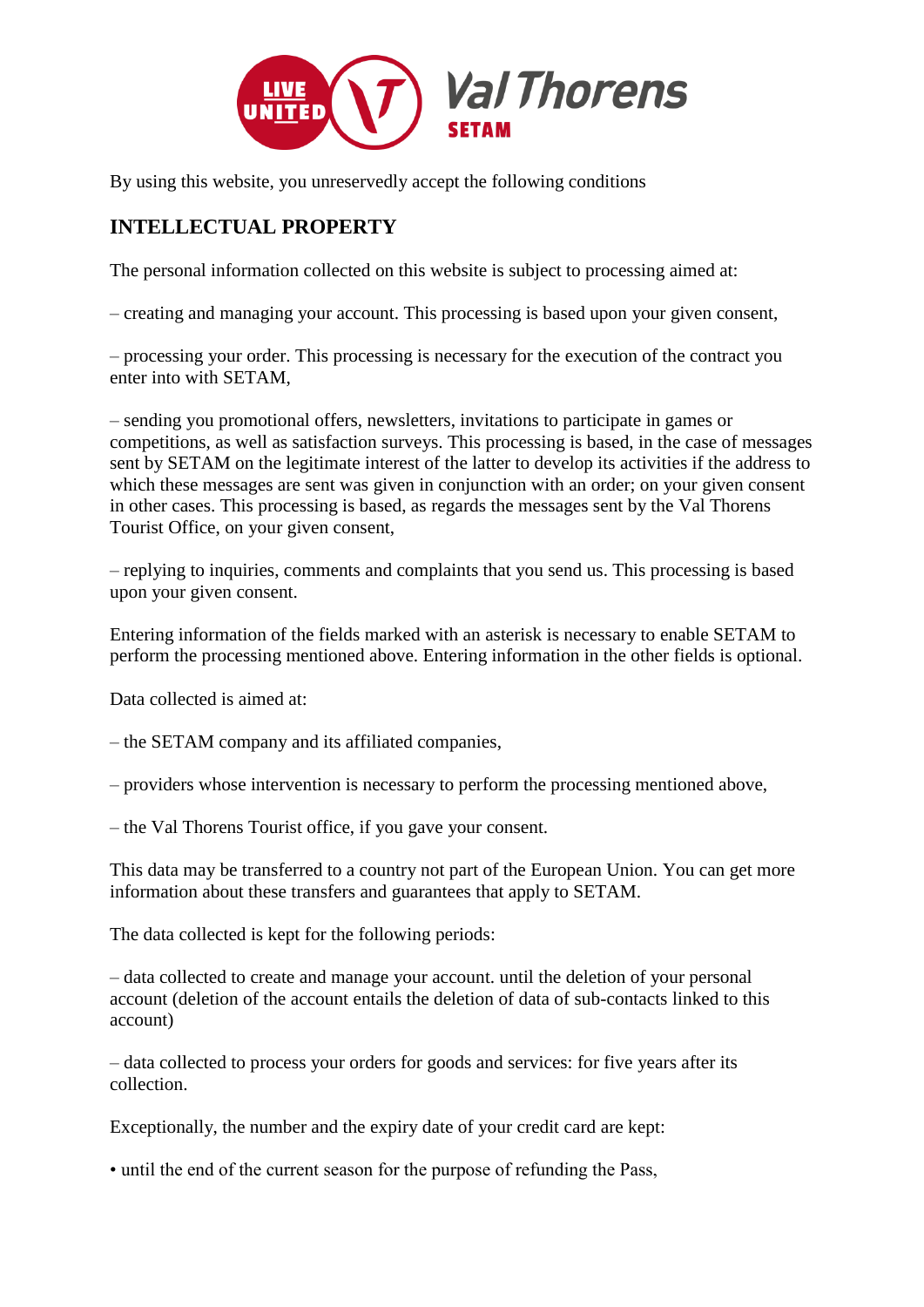

• for subscriptions with tacit renewal: until the termination of your subscription,

• in any case for 15 months after the last date of debit for use as evidence if the transaction is disputed.

The cryptogram is not kept after the transaction.

• Data collected to send you newsletters, satisfaction surveys, invitations to participate in games or competitions, as well as promotional offers. for three years after its collection. After this period, this data is kept for a further three years if you agree to continue to receive newsletters, satisfaction surveys and promotional offers from SETAM,

• data collected to reply to inquiries, comments and complaints that you send us: for the time required to process these requests, comments and complaints.

You have the right to access your data, to have it corrected or deleted, transfer or have it transferred to a third party, obtain the limitation of processing or object to this processing. SETAM shall comply with your request, subject to compliance with legal obligations (including laws requiring us to archive contracts for several years).

You have the right to withdraw your consent to the processing of data at any time. Withdrawal of your consent does not affect the legitimacy of the processing before this withdrawal.

You can implement these rights by contacting SETAM at the address listed under the "Contact" section below.

In the interests of confidentiality and protection of your personal data, SETAM must be able to verify your identity to meet your request. For this, you must attach, to support of any request to exercise the aforementioned rights, a photocopy of an identity document stating the date and place of your birth and bearing your signature in accordance with Act No. 78-17 of 6 January 1978 or "French Data Protection Act", Article 92 of the decree of 20 October 2005 adopted in implementation of this Act, and EU Regulation 2016/679 of 27 April 2016 on the protection of individuals with regard to the processing of personal data and on the free movement of such data.

Finally, the you have the right to lodge a complaint with the CNIL if you consider that your rights are not respected. The CNIL can be contacted at the following address: Commission Nationale de l'Informatique et des Libertés, 3 place de Fontenoy, TSA 80715, 75334 Paris Cedex 07, France – Tel.. : +33 (0)1 53 73 22 22 – Fax: +33 (0)1 53 73 22 00 – https://www.cnil.fr/fr/plaintes

# **HYPERLINKS**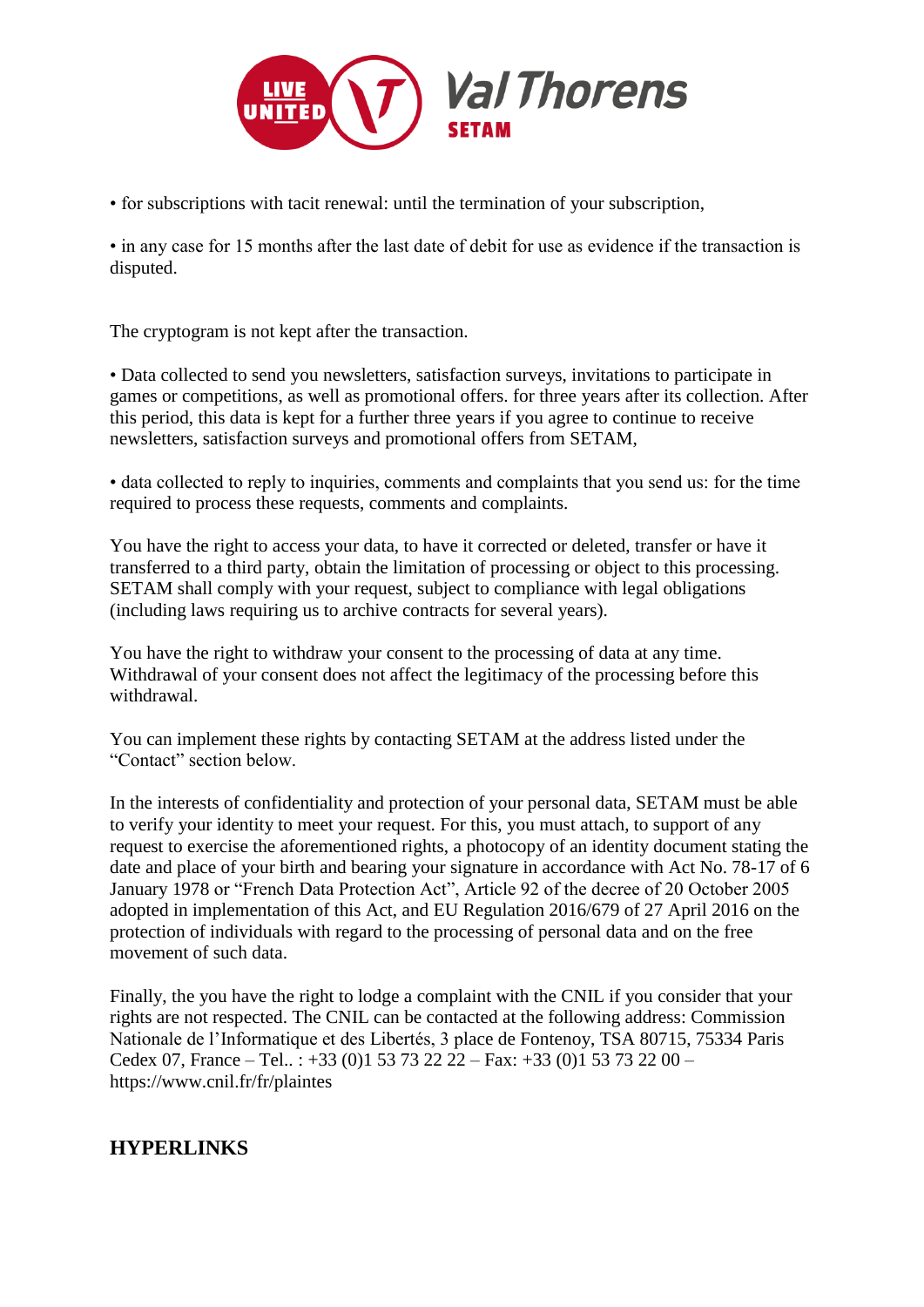

The establishment of hyperlinks towards this website is permitted, provided that:

– the pages of this website are not embedded within the pages of another website but are fully accessible in a new window,

– the information on this website should not be used for commercial purposes,

– the website from which a hyperlink is established does not broadcast controversial, pornographic, xenophobic information that may offend public sensibilities or harm the image of SETAM.

SETAM reserves the right to withdraw this authorisation granted without having to justify its decision.

# **COOKIES**

A cookie is a text file placed on your computer when you visit this website. Cookies are managed by your internet browser. They do not identify you personally or collect your personal data.

This website generates different types of cookies:

– cookies ensuring the smooth running of the order: these cookies are strictly necessary for the effective operation of our website. They allow the storage of certain information such as the date you want to ski, and the number of passengers and their names. Without these cookies, you could not book online. As you advance in the booking process, the website would forget the information already provided,

– Google Analytics: cookies provided by Google Analytics are used to evaluate the effectiveness of our advertising and to understand how visitors use our website. This information allows us to know which pages are the most popular, which products are of most interest to our customers and which type of offer they prefer. If you do not wish to participate in the improvement of this website, products, offers and the SETAM marketing strategy, you can disable this analytical tool by clicking the following link: https://tools.google.com/dlpage/gaoptout,

– functionality cookies. these cookies allow you to store your choices (such as your user name, the selected language or the region you are in) and to offer optimised and customised features.

You can accept or decline Cookies by adjusting your browser settings. However, if you disable cookies completely or partially, your browsing on this website may be limited and some features may be unavailable.

Parameter management varies in the different browsers. Use the "Help" section of your browser for more information on setting cookies.